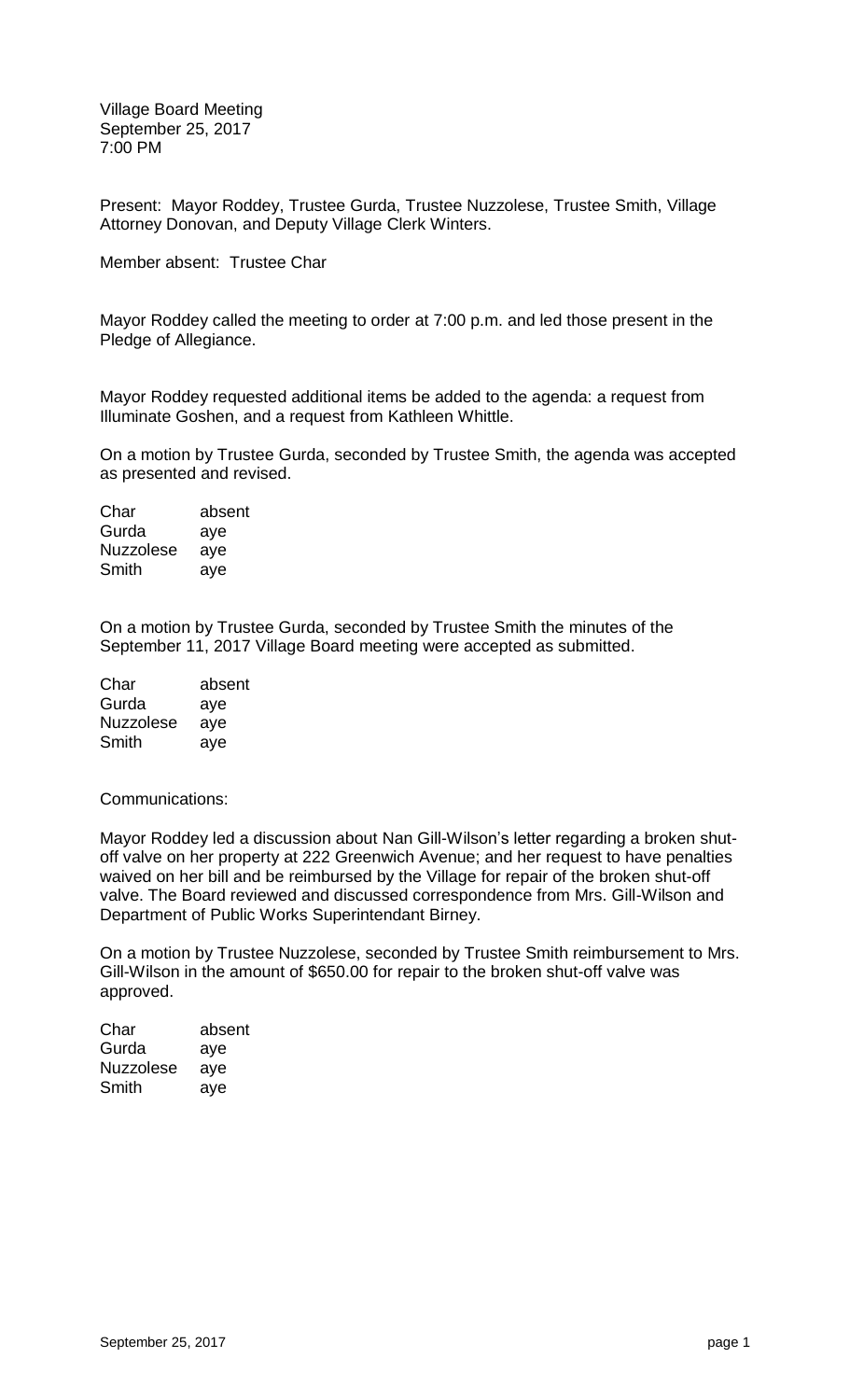Mayor Roddey explained a request from Rafael Vargas to place signs advertizing a charity car show to be held on October 8, 2017, with the signs to be removed by October 10, 2017.

On a motion by Trustee Nuzzolese, seconded by Trustee Gurda Rafael Vargas sign request was approved.

| Char             | absent |
|------------------|--------|
| Gurda            | aye    |
| <b>Nuzzolese</b> | aye    |
| Smith            | aye    |

Items of Business:

On a motion by Trustee Gurda, seconded by Trustee Nuzzolese the Village of Goshen will institute an 8:00 p.m. to 6:00 a.m. Halloween Curfew for Friday, October 27, 2017 through Wednesday, November 1, 2017.

Char absent Gurda aye Nuzzolese aye Smith aye

On a motion by Trustee Gurda, seconded by Trustee Smith, bills as examined by members of the Board were approved in accordance with Abstract 2017/2018 number 4; check numbers 13035 through 13139, in the amount of \$570,236.97.

| Char             | absent |
|------------------|--------|
| Gurda            | aye    |
| <b>Nuzzolese</b> | aye    |
| Smith            | aye    |

On a motion by Trustee Nuzzolese, seconded by Trustee Smith the 2018 Village Board meeting schedule was accepted as follows:

# **VILLAGE BOARD MEETING SCHEDULE – 2018**

The Board of Trustees of the Village of Goshen, New York, will hold Meetings in 2018 at Village Hall, 276 Main Street, Goshen, NY at 7:00 p.m. on the following dates:

| January 8   | May 14       |
|-------------|--------------|
| January 22  | June 11      |
| February 12 | June 25      |
| February 26 | July 9       |
| March 12    | July 23      |
| March 26    | August 13    |
| April 2     | August 27    |
| April 23    | September 10 |
|             |              |

September 24 October 22 November 26 December 10

Char absent Gurda aye Nuzzolese aye Smith aye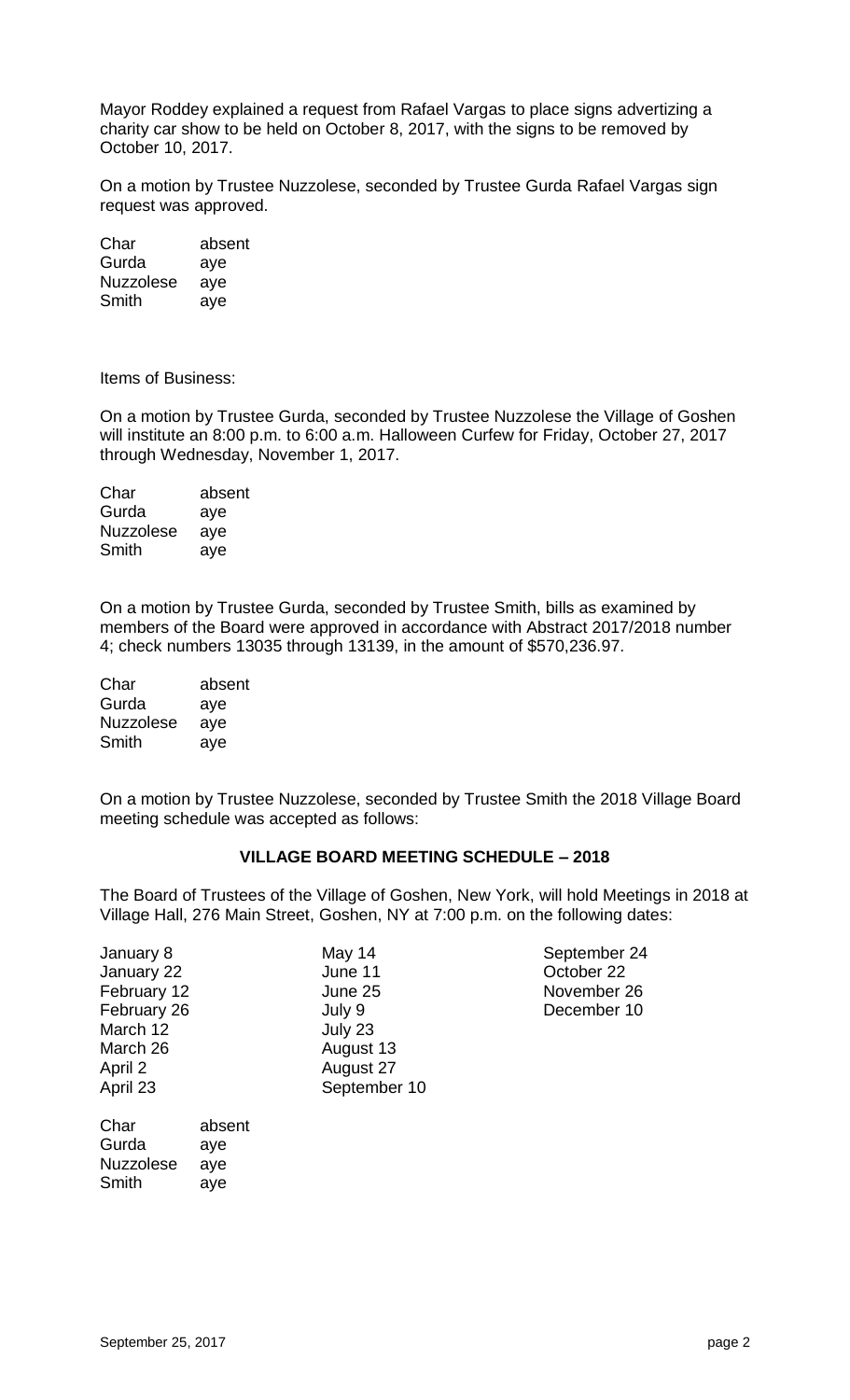On a motion by Trustee Gurda, seconded by Trustee Nuzzolese, the Village Board of the Village of Goshen hereby affirms that the previously adopted Fund Balance Policy and Investment Policy, both affixed hereto, have been reviewed as of this date.

Char absent Gurda aye Nuzzolese aye Smith aye

# **VILLAGE OF GOSHEN, NEW YORK INVESTMENT POLICY**

### I. SCOPE

This investment policy applies to all moneys and other financial resources available for deposit and investment by the Village of Goshen on its own behalf or on behalf of any other entity or individual.

#### II. OBJECTIVES

The primary objectives of the Village's investment activities are, in priority order:

- To conform with all applicable federal, State and other legal requirements (legality);
- To adequately safeguard principal (safety);
- To provide sufficient liquidity to meet all operating requirements (liquidity) and
- To obtain a reasonable rate of return (yield).

#### III. DELEGATION OF AUTHORITY

The governing board's responsibility for administration of the investment program is delegated to the Chief Fiscal Officer who shall establish procedures for the operation of the investment program consistent with these investment policies. Such procedures shall include internal controls to provide a satisfactory level of accountability based upon records incorporating the description and amounts of investments, the fund(s) for which they are held, the place(s) where kept, and other relevant information, including dates of sale or other dispositions and amounts realized. In addition, the internal control procedures shall describe the responsibilities and levels of authority for key individuals involved in the investment program.

## IV. PRUDENCE

All participants in the investment process shall seek to act responsibly as custodians of the public trust and shall avoid any transaction that might impair public confidence in the Village of Goshen to govern effectively.

Investments shall be made with prudence, diligence, skill, judgment and care, under circumstances then prevailing, which knowledgeable and prudent persons acting in like capacity would use, not for speculation, but for investment, considering the safety of the principal as well as the probable income to be derived.

All participants involved in the investment process shall refrain from personal business activity that could conflict with proper execution of the investment program or which could impair their ability to make impartial investment decisions.

## V. DIVERSIFICATION

It is the policy of the Village of Goshen to diversify its deposits and investments by financial institution, by investment instrument, and by maturity scheduling.

## VI. INTERNAL CONTROLS

It is the policy of the Village of Goshen for all moneys collected by any officer or employee of the government to transfer those funds to the Chief Fiscal Officer within 5 days of deposit, or within the time period specified in law, whichever is shorter.

The Chief Fiscal Officer is responsible for establishing and maintaining internal control procedures to provide reasonable, but not absolute, assurance that deposits and investments are safeguarded against loss from unauthorized use or disposition, that transactions are executed in accordance with management's authorization, properly recorded, and managed in compliance with applicable laws and regulations.

#### VII. DESIGNATION OF DEPOSITARIES

The banks and trust companies that are authorized for the deposit of moneys are to be designated by resolution by the Village Board at their annual meeting

## VIII. COLLATERALIZATION AND SAFEKEEPING

Eligible securities used for collateralizing deposits made by officers of Village of Goshen shall be held by the depositary or a third party bank or trust company subject to security and custodial agreements.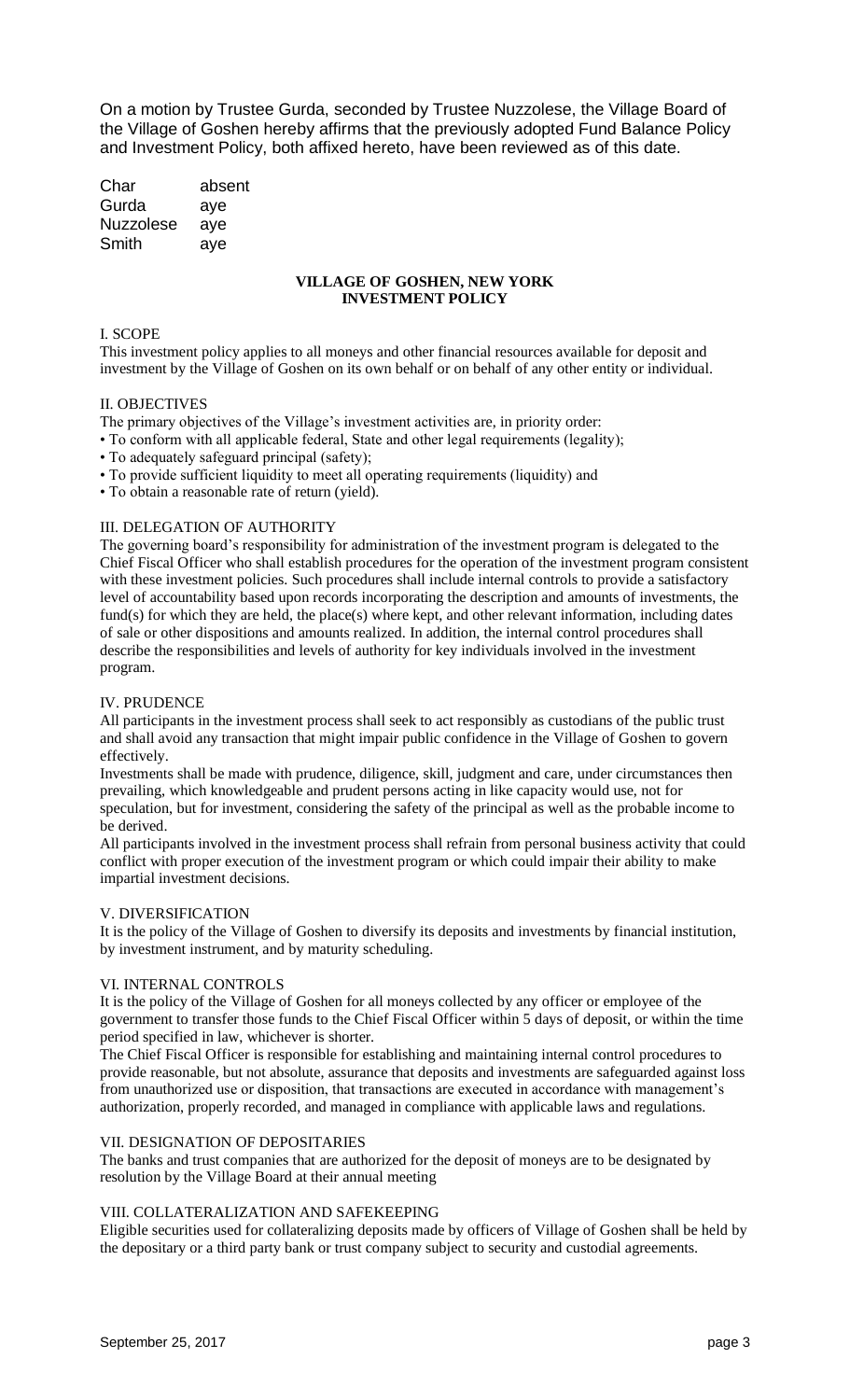#### IX. PERMITTED INVESTMENTS

As provided by General Municipal Law Section 11, the Village Board of the Village of Goshen authorizes the Chief Fiscal Officer to invest moneys not required for immediate expenditure for terms not to exceed its projected cash flow needs in the following types of investments:

• Special time deposit accounts in, or certificates of deposit issued by, a bank or trust company located and authorized to do business in the State of New York (CDs, Money Market, and/or other interest yielding deposit accounts);

• Obligations of the United States of America or the State of New York;

## X. AUTHORIZED FINANCIAL INSTITUTIONS AND DEALERS

All financial institutions and dealers with which the Village of Goshen transacts business shall be creditworthy, and have an appropriate level of experience, capitalization, size and other factors that make the financial institution or the dealer capable and qualified to transact business with the Village of Goshen.

## XI. ANNUAL REVIEW AND AMENDMENTS

The Village of Goshen shall review this investment policy annually, and it shall have the power to amend this policy at any time.

### XII. DEFINITIONS

The terms "public funds," "public deposits," "bank," "trust company," "eligible securities," "eligible surety bond," and "eligible letter of credit" shall have the same meanings as set forth in General Municipal Law Section 10

## **VILLAGE OF GOSHEN, NEW YORK FUND BALANCE POLICY**

Year-end surpluses and fund balances are moneys that can provide a cushion or buffer that may be needed from time to time to operate without interruption or reduction in services. They provide a degree of stability and the resources to weather fluctuations in revenues and expenditures without severely impacting real property tax rates. Fund balances and adequate reserves should be managed and reviewed on a regular basis.

In its evaluations of credit ratings, a formal fund balance policy is cited by all major rating agencies (Moody's, Standard & Poor's and Fitch) as a best management practice commonly used by better rated communities. Municipalities that adhere to a fund balance policy are viewed as being more pro-active and this reflects well on management, which in turn results in higher credit ratings and lower borrowing costs. A formal policy is an effective operating tool because it minimizes political concerns and keeps the Village more focused on achieving structural balance.

Auditors and financial advisors often note that fund balances are not replaceable through the budget process because of the legal requirement to develop balanced budgets for the general fund and the special revenue funds. The Village does face significant pressure on the revenue and expenditure sides of its budget, and therefore on its reserves. If surplus is depleted at the end of a fiscal year, it cannot be replaced unless during the ensuing fiscal year expenditures are less than amounts budgeted or non-tax revenues are higher than projected (or both).

In recognition of sound fiscal policy and in order to stabilize and possibly enhance the current credit rating of the Village, the Village Board will make all reasonable efforts to maintain an unassigned fund balance in its General Fund at the end of each fiscal year equal to no less than 10% of its total operating budget. Such unassigned fund balance will be exclusive of any reserve funds maintained by the Village. The Village believes that this is a reasonable amount of unassigned fund balance to achieve at the end of each fiscal year as unanticipated events during the course of a year can have negative effects on non-tax revenues or expenditures, or both.

If an emergency or a need were to occur that necessitated the appropriation of funds that would result in reducing the unassigned fund balance in the General Fund below 10% of operating expenditures, a resolution of the Village Board would be adopted to approve such appropriation. Subsequent to such appropriation, the Village would immediately begin the process of reducing expenditures or raising revenues in order to restore the unassigned fund balance in the General Fund to 10% of operating expenditures.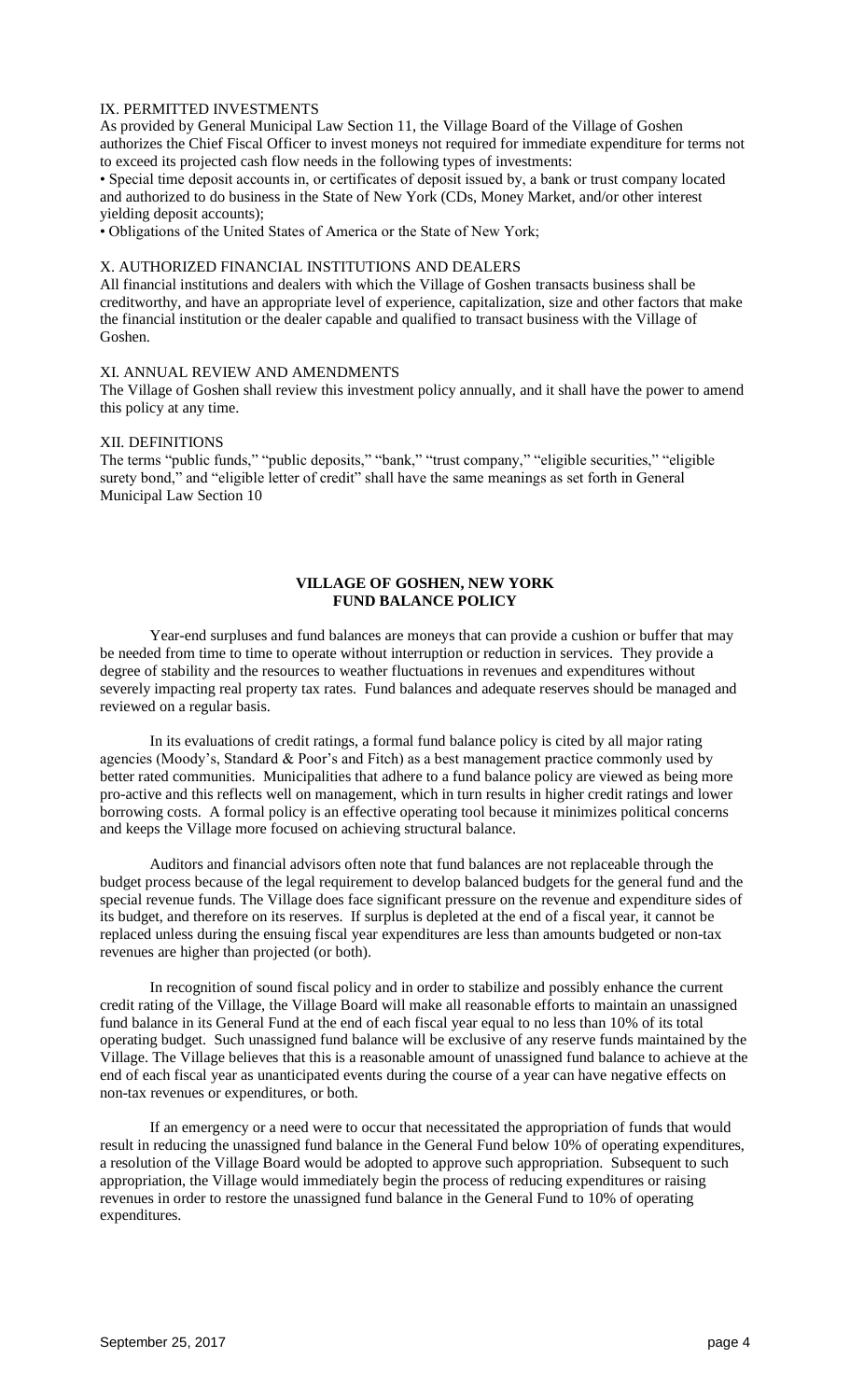Unassigned fund balance in the General Fund above 10% may be appropriated for the following purposes:

To reduce the subsequent year's property taxes. For one-time capital expenditures. For emergencies caused by natural occurrences such as hurricanes or blizzards.

# **This policy will remain in effect until the Village of Goshen, by resolution, amends or revises it.**

At the request of Mayor Roddey, Attorney Donovan explained the necessity for requesting proposals for towing services every 3 years. He added that the submittal deadline of October 20, 2017 should make it possible for the Board to award or approve a proposal at the October 23, 2017 meeting. Mayor Roddey read the following resolution:

**WHEREAS**, the Village Board wishes to solicit proposals from qualified companies to provide towing services within the Village of Goshen as may be required from time to time; and

**WHEREAS**, the description of services required by the Village is contained within and set forth in the "Request for Proposals" annexed hereto and made part of this Resolution;

# **NOW**, **THEREFORE**, it is hereby

**RESOLVED**, that the Village Board hereby directs the Village Clerk to solicit proposals from qualified towing companies to perform the services described in the annexed document entitled "Request for Proposals for Removal, Towing and Storage Service" in accordance with the terms of the said Request for Proposals annexed hereto; and it is further

**RESOLVED**, that proposals must be submitted to the Village Clerk as set forth in the annexed Request for Proposals and, the award of the Contract as contemplated therein may be awarded by the Village Board in accordance with the terms of the annexed Request for Proposals; and it is further

**RESOLVED,** that the Village of Goshen specifically reserves the right to reject any proposals, to waive technical defects in any proposals that may be submitted; to award any proposal in whole or in part; and to disqualify any proposal that fails to conform the requirements in the Request for Proposals.

On a motion by Trustee Nuzzolese, seconded by Trustee Smith the foregoing resolution is approved.

Char absent Gurda aye Nuzzolese aye Smith aye

Mayor Roddey said that Illuminate Goshen has requested permission to hold their fall fundraiser event on Saturday, October, 21, 2017 on West Main Street, and serve alcohol at the event. He explained that the event would be for persons 21 and older, and West Main Street would be closed to regular traffic.